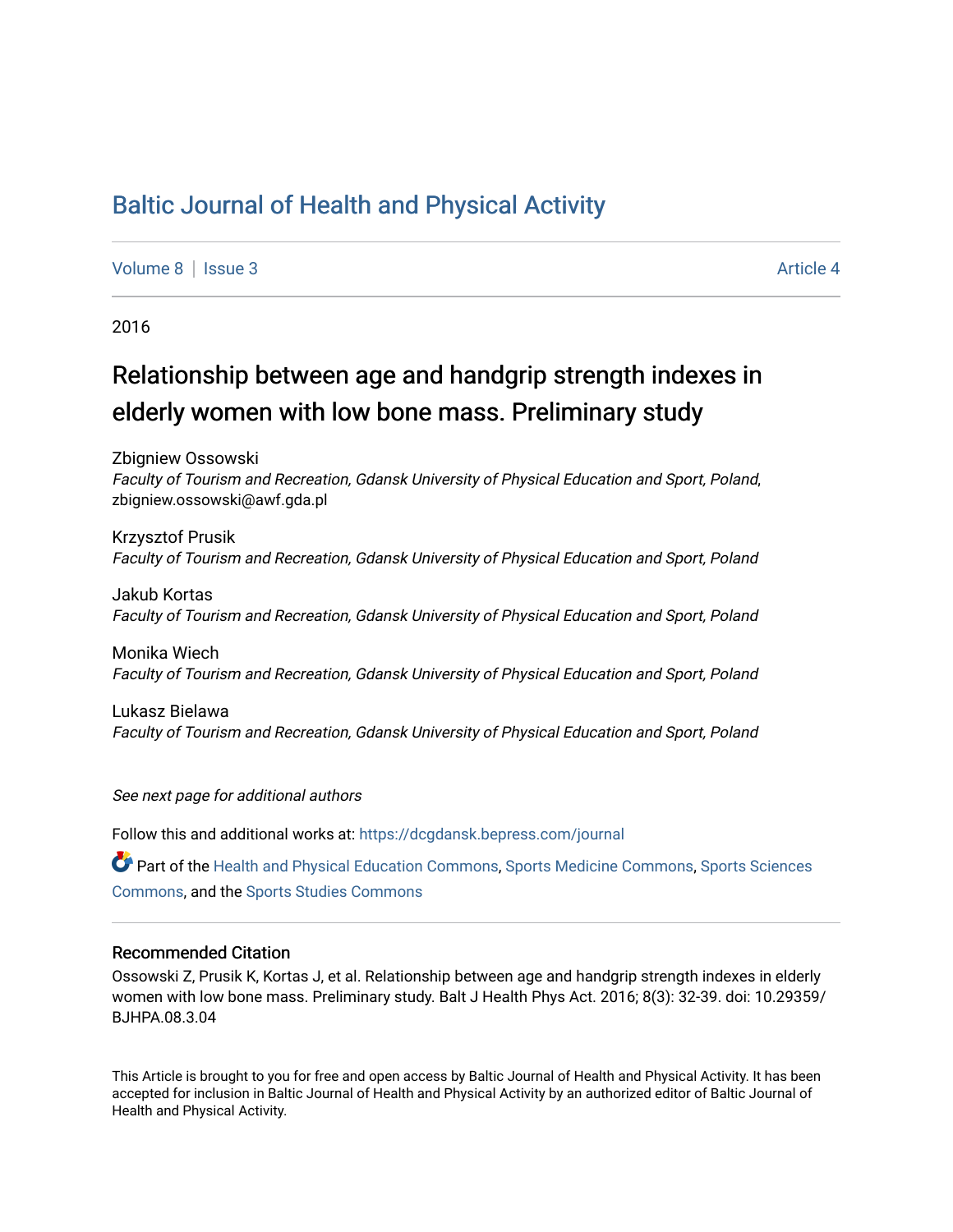## Relationship between age and handgrip strength indexes in elderly women with low bone mass. Preliminary study

## Authors

Zbigniew Ossowski, Krzysztof Prusik, Jakub Kortas, Monika Wiech, Lukasz Bielawa, and Katarzyna Prusik

This article is available in Baltic Journal of Health and Physical Activity: [https://dcgdansk.bepress.com/journal/vol8/](https://dcgdansk.bepress.com/journal/vol8/iss3/4) [iss3/4](https://dcgdansk.bepress.com/journal/vol8/iss3/4)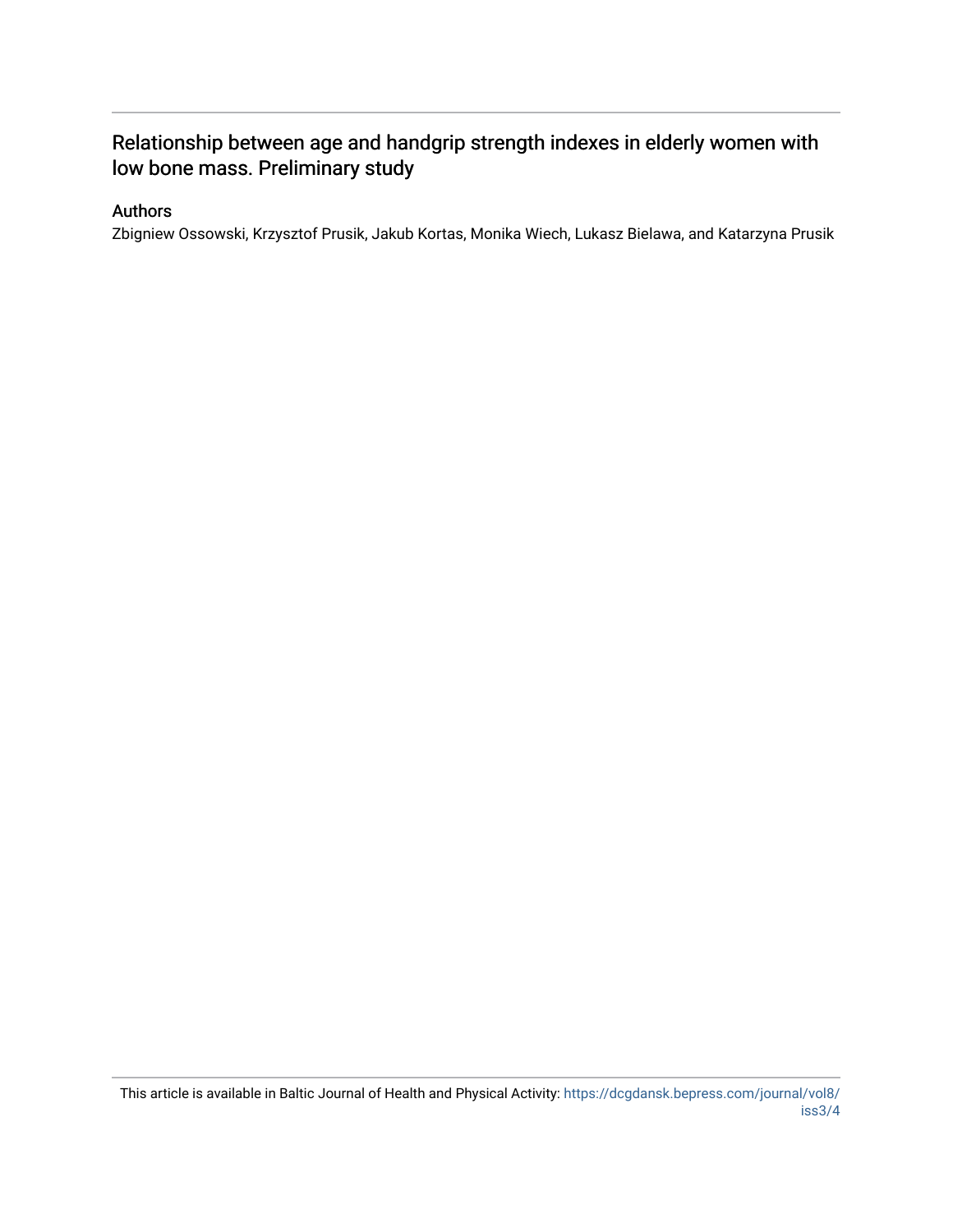**Authors' Contribution:**

- **A** Study Design
- **B** Data Collection **C** Statistical Analysis
- **D** Data Interpretation
- **E** Manuscript Preparation
- **F** Literature Search
- **G** Funds Collection

# **Relationship between age and handgrip strength indexes in elderly women with low bone mass. Preliminary study**

**Zbigniew Ossowski ABCDEFG, Krzysztof Prusik ABD, Jakub Kortas ABC, Monika Wiech ABD, Łukasz Bielawa AB, Katarzyna Prusik ABD**

Faculty of Tourism and Recreation, Gdansk University of Physical Education and Sport, Poland

| abstract                |                                                                                                                                                                                                                                                                                                                                                                                                                                                                                                                           |
|-------------------------|---------------------------------------------------------------------------------------------------------------------------------------------------------------------------------------------------------------------------------------------------------------------------------------------------------------------------------------------------------------------------------------------------------------------------------------------------------------------------------------------------------------------------|
| <b>Background</b>       | The aim of this preliminary study was to characterize handgrip strength indexes in elderly<br>women with low bone mass and determine their relationship with age.                                                                                                                                                                                                                                                                                                                                                         |
| <b>Material/Methods</b> | The study sample consisted of 63 postmenopausal women with osteopenia and ostoporo-<br>sis, aged 60-74. The subjects were divided into three age groups: 60-64 years, 65-69 years<br>and 70-74 years. To perform this study two handgrip strength indexes were used: handgrip<br>strength on body weight (HS/weight) and handgrip strength on body mass index (HS/BMI).<br>Handgrip strength was measured with Jamar hand dynamometer.                                                                                    |
| <b>Results</b>          | These studies revealed a significant decrease in handgrip strength indexes between age<br>groups: 60-64 years and 70-74 years. As for the average HS/weight, it was registered: 0.38<br>$\pm 0.07$ kg for the group 60-64 years, 0.33 $\pm 0.06$ kg for the group 65-69 years and 0.32<br>$\pm 0.05$ kg for group 70-44 years. The results of the average HS/BMI in three groups were as<br>follows: 0.99 ±0.24 kg/kg/m <sup>2</sup> , 0.86 ±0.19 kg/kg/m <sup>2</sup> and 0.8 ±0.16 kg/kg/m <sup>2</sup> , respectively. |
| <b>Conclusions</b>      | Handgrip strength indexes in elderly women with low bone mass are gradually decreasing<br>with age. Thus, handgrip strength indexes could provide a convenient tool for clinicians to<br>set goals and to monitor the training progress in women with osteopenia and osteoporosis.                                                                                                                                                                                                                                        |
| Key words               | handgrip, strength index, elderly women, low bone mass                                                                                                                                                                                                                                                                                                                                                                                                                                                                    |

| article details |  |  |
|-----------------|--|--|
|                 |  |  |
|                 |  |  |

| <b>Article statistics</b>    | Word count: 2,138; Tables: 3; Figures: 2; References: 23                                                                                                                                                                                                                                                                                                                                                                                                                                                                                                                                                                                                                                                                                                                                             |
|------------------------------|------------------------------------------------------------------------------------------------------------------------------------------------------------------------------------------------------------------------------------------------------------------------------------------------------------------------------------------------------------------------------------------------------------------------------------------------------------------------------------------------------------------------------------------------------------------------------------------------------------------------------------------------------------------------------------------------------------------------------------------------------------------------------------------------------|
|                              | Received: February 2016; Accepted: July 2016; Published: September 2016                                                                                                                                                                                                                                                                                                                                                                                                                                                                                                                                                                                                                                                                                                                              |
| <b>Full-text PDF:</b>        | http://www.balticsportscience.com                                                                                                                                                                                                                                                                                                                                                                                                                                                                                                                                                                                                                                                                                                                                                                    |
| Copyright                    | © Gdansk University of Physical Education and Sport, Poland                                                                                                                                                                                                                                                                                                                                                                                                                                                                                                                                                                                                                                                                                                                                          |
| Indexation:                  | AGRO, Celdes, CNKI Scholar (China National Knowledge Infrastructure), CNPIEC, De Gruyter - IBR (International<br>Bibliography of Reviews of Scholarly Literature in the Humanities and Social Sciences), De Gruyter - IBZ<br>(International Bibliography of Periodical Literature in the Humanities and Social Sciences), DOAJ, EBSCO - Central<br>& Eastern European Academic Source, EBSCO - SPORTDiscus, EBSCO Discovery Service, Google Scholar, Index<br>Copernicus, J-Gate, Naviga (Softweco, Primo Central (ExLibris), ProQuest - Family Health, ProQuest - Health &<br>Medical Complete, ProQuest - Illustrata: Health Sciences, ProQuest - Nursing & Allied Health Source, Summon<br>(Serials Solutions/ProQuest, TDOne (TDNet), Ulrich's Periodicals Directory/ulrichsweb, WorldCat (OCLC) |
| <b>Funding:</b>              | This research has been funded by the Gdansk University of Physical Education and Sport (Faculty of Tourism<br>and Recreation).                                                                                                                                                                                                                                                                                                                                                                                                                                                                                                                                                                                                                                                                       |
| <b>Conflict of interest:</b> | Authors have declared that no competing interest exists.                                                                                                                                                                                                                                                                                                                                                                                                                                                                                                                                                                                                                                                                                                                                             |
| <b>Corresponding author:</b> | Dr Zbigniew Ossowski, Gdansk University of Physical Education and Sport, ul. Kazimierza Górskiego 1, 80-336<br>Gdańsk, Poland; tel. +48 585547184; e-mail: zbigniew.ossowski@awf.gda.pl                                                                                                                                                                                                                                                                                                                                                                                                                                                                                                                                                                                                              |
| <b>Open Access License:</b>  | This is an open access article distributed under the terms of the Creative Commons Attribution-Non-commercial<br>4.0 International (http://creativecommons.org/licenses/by-nc/4.0/), which permits use, distribution, and<br>reproduction in any medium, provided the original work is properly cited, the use is non-commercial and is<br>otherwise in compliance with the license.                                                                                                                                                                                                                                                                                                                                                                                                                 |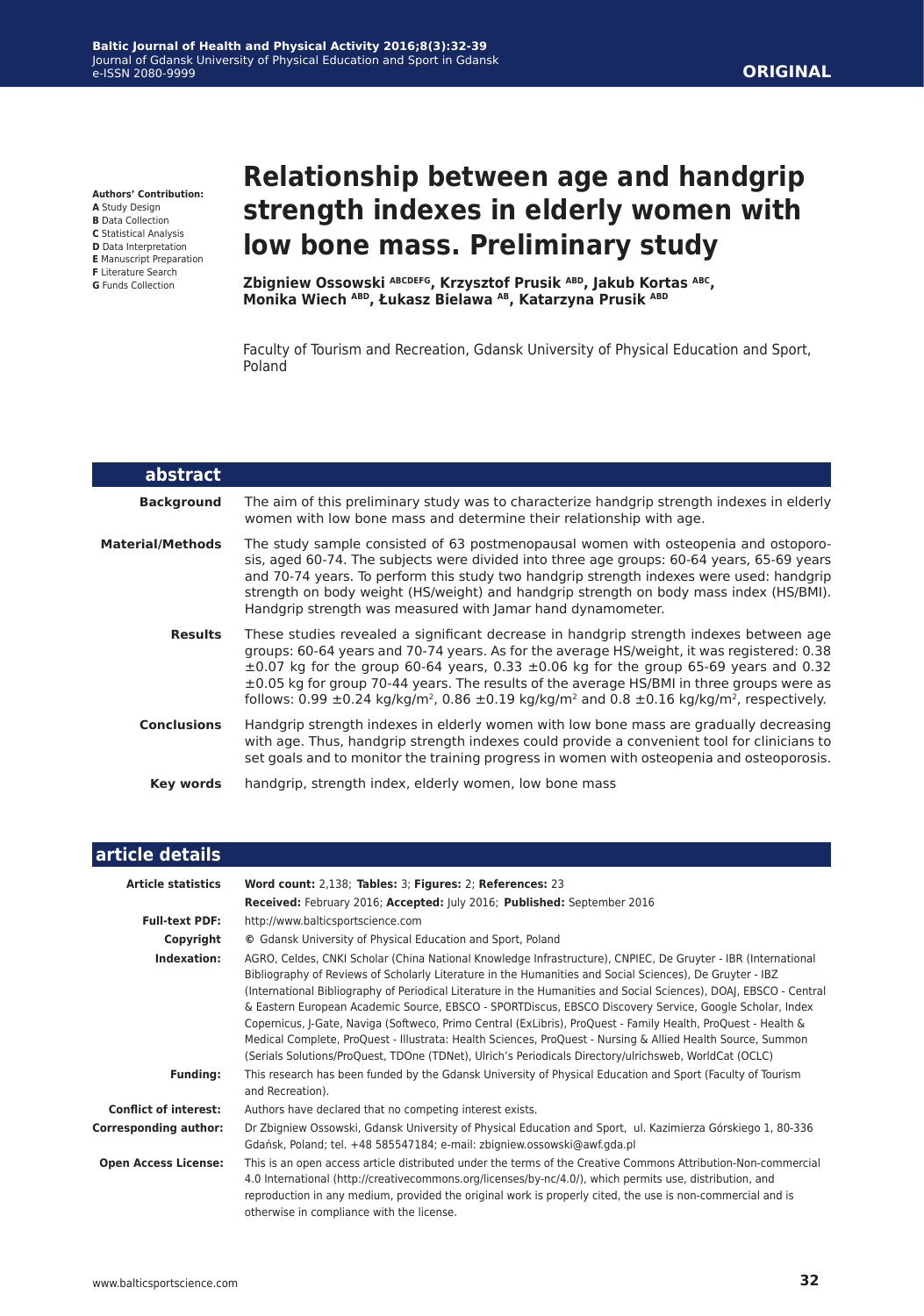## **introduction**

Age-related decrease in muscle strength together with muscle waste and increased frailty are both major socioeconomic and medical problems [1]. Longitudinal analysis from the Health ABC Study showed that, regardless of the variation of muscle mass, both men and women (aged 70–79 years at baseline) lost muscle strength during the 5 years of the study [2].

Some scientists claim that muscle strength is a better indicator of adverse clinical outcomes of mortality and low physical performance (in a 5-year study) than muscle mass in people aged 65 years or older [3,4].

A number of studies suggest that the factors related to frailty and disability in the elderly can be measured by hand dynamometry. Handgrip strength (HS) has been shown to predict survival and is associated with changes in body composition, the nutritional status, inflammation, and the functional ability in several chronic disease conditions [5]. There are also other studies suggesting that grip strength is a screening tool for women at risk of osteoporosis [6]. Osteoporosis is a disease characterized by decreased bone mass and impaired microarchitecture resulting in bone fragility and an increased risk of fractures [7], particularly among older women [8]. This problem is estimated to affect 200 million women worldwide [9].

Recent evidence suggests that muscle strength per body weight would be particularly appropriate to evaluate the risks of lower mobility in older adults. That is the reason why we use two relative strength indexes basing on handgrip strength. Similarly, it is recommended by Dong et al. [10] and Choquette et al. [11].

A review of the literature on this topic found that there is a relation between age and handgrip strength in the elderly [12,13]. However, there are no studies analyzing handgrip strength indexes in elderly women with low bone mass taking age as a category. Therefore, the aim of this preliminary study was to characterize handgrip strength indexes in elderly women with low bone mass and to determine their relationship with age.

## **material and methods**

#### **participants**

The sample consisted of 63 postmenopausal woman aged  $60-74$  (M = 67.9) years,  $\pm$ 4.19). All participants were recruited from 724 women attending a variety of lectures at the University of the Third Age (in all cases subjects' consent to the primary screening was obtained). The sample was divided into three groups, each composed of 21 women. Groups were formed according to age – each one with the age range of 5 years, i.e. the first group (60–64-year- -old), the second group (65–69-year-olds) and the third group (70–74-year- -olds). The inclusion criteria were as follows: postmenopausal female (i.e. a female who had the last period >12 months before), non-smoking female, diagnosed osteopenia or osteoporosis. For diagnosing purposes, osteopenia and osteoporosis were defined by a T-score between ‑1 and ‑2.5 and above ‑2.5, respectively [14]. Subjects were excluded according to the following criteria: uncontrolled hypertension, oophorectomy, rheumatoid arthritis, pulmonary disease, type II diabetes treated with insulin.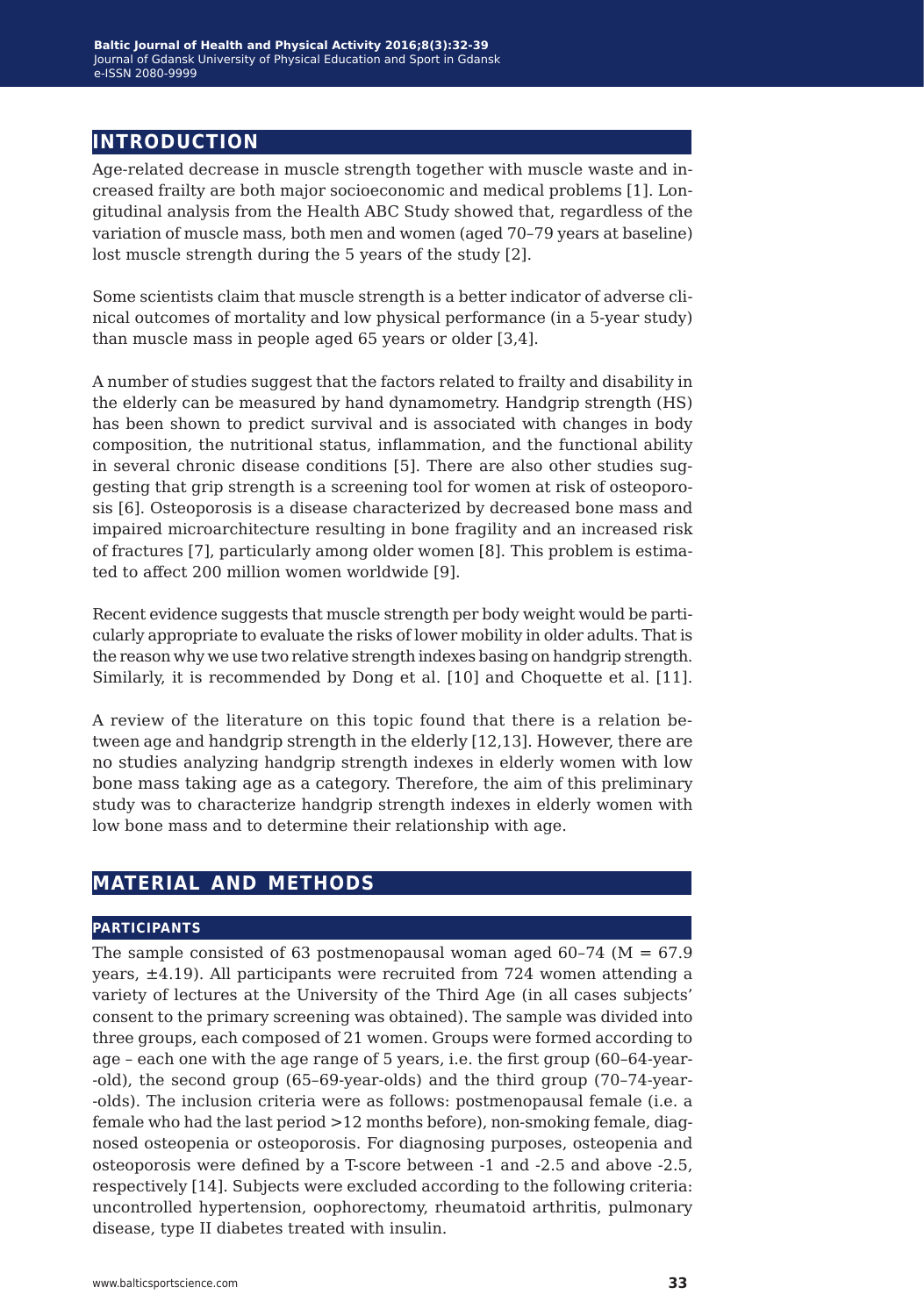The ethical consideration was approved by the Bioethics Commission of the Regional Medical Chamber.

#### **assessment of anthropometry**

The instrument used for weight measuring was octopolar bioimpedance InBody 720 (Biospace, Seoul, Korea). Examinations were held according to standard protocols with participants wearing light clothing without shoes.

The body height in cm was measured with the accuracy of 0.1 cm. During the measurement the subject was placed barefoot in the orthostatic position. The body mass index was calculated as body mass in kilograms divided by height in square metres  $(kq/m<sup>2</sup>)$ .

#### **assessment of handgrip strength indexes**

Handgrip strength (HS) has been widely used in many studies, especially as a marker for overall muscle strength and health status for the elderly [4, 15]. Handgrip strength was measured to estimate muscle strength and was performed with a hand dynamometer (Jamar® Hydraulic Hand Dynamometer, Germany). During a handgrip strength test, participants had to hold the dynamometer in their hands with the arm stretched parallel to the body and with the instruction to stand upright. This measure was performed three times on the non-dominant hand with a rest interval of one minute between measurements. The best performance was used as the maximum peak handgrip strength in kilograms. The statistical analysis also included average peak handgrip (average result of three contractions).

In this study two recommended handgrip strength indexes were used. To calculate the first strength index, the following formula was used: HS/weight (kg) [10]. The second strength index was calculated as HS (kg) divided by BMI (kg/m2) [11].

#### **statistical analysis**

Standard statistical methods were used to calculate means and standard deviations (mean  $\pm$  standard deviation). Additionally, in statistical analysis the Shapiro-Wilk test was applied to verify the normality of the data. To determine the difference among the age groups, one-way ANOVA were used. When a statistical difference existed, Tukey post-hoc test was used to determine which group was different from the other groups. In addition, the effect size was calculated to describe the magnitude of a treatment effect.

All data were analyzed using the statistical package Statistica 10 (StatSoft, 2010), and the level of significance was set at  $p < 0.05$ .

## **results**

Table 1 shows the participants' age, anthropometry and strength characteristics.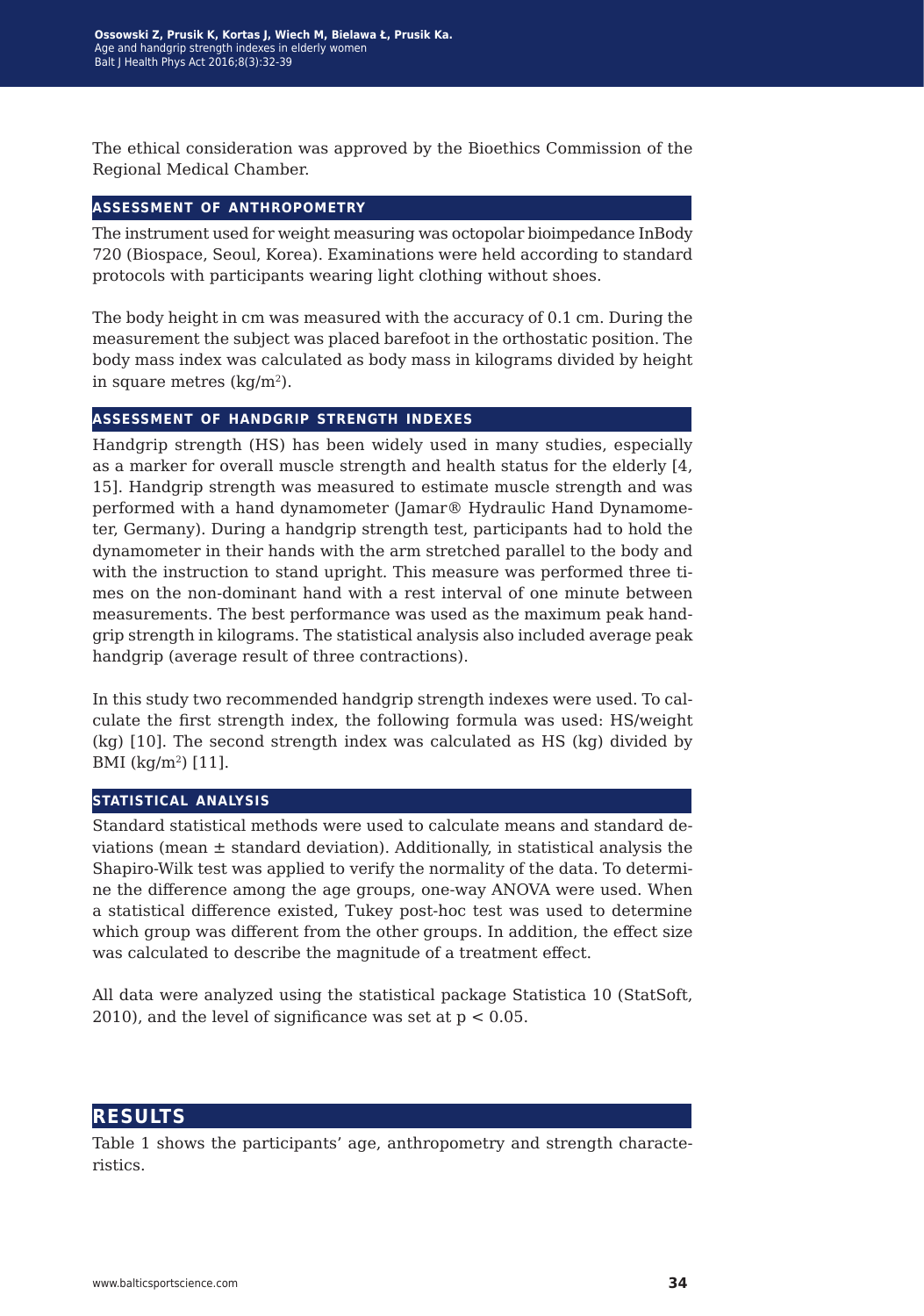Table 1. Descriptive characteristics of age, anthropometry and strength among women with low bone mass

| Variables                        | 1 group<br>60-64<br>$(N = 21)$ | 2 group<br>65-69<br>$(N = 21)$ | 3 group<br>$70 - 74$<br>$(N = 21)$ |  |
|----------------------------------|--------------------------------|--------------------------------|------------------------------------|--|
|                                  | Mean $\pm$ SD                  | Mean $\pm$ SD                  | Mean $\pm$ SD                      |  |
| Age                              | $62.833 \pm 1.213$             | $67 \pm 0.784$                 | $73 + 1.967$                       |  |
| Weight                           | $70.208 \pm 7.183$             | $66.226 \pm 8.083$             | $69.04 \pm 10.272$                 |  |
| BMI ( $kg/m2$ )                  | $25.877 \pm 6.2$               | $24.44 \pm 6.523$              | $27.43 \pm 4.405$                  |  |
| HG peak (kg)                     | $26.212 \pm 4.153$             | $23.197 + 4.558$               | $21.242 \pm 3.223$                 |  |
| HG avg peak (kg)                 | $23.646 \pm 4.016$             | $21.944 \pm 4.395$             | $20.977 \pm 3.603$                 |  |
| HS/weight (kg)                   | $0.381 \pm 0.079$              | $0.337 \pm 0.061$              | $0.327 \pm 0.057$                  |  |
| $HS/BMI$ (kg/kg/m <sup>2</sup> ) | $0.996 \pm 0.243$              | $0.866 \pm 0.198$              | $0.809 \pm 0.166$                  |  |

The mean of age in the first group was  $62.8 \pm 1.2$  years old, whereas in the second group it was  $67 \pm 0.7$  years old and, finally, in the third group it was 73  $\pm 1.9$  years old. The mean BMI in three groups were as follows: 25.8  $\pm 6.2$  kg/  $m^2$ , 24.4  $\pm$ 6.5 kg/m<sup>2</sup> and 27.4  $\pm$ 4.4 kg/m<sup>2</sup>, respectively. Registered here was a tendency of handgrip strength indexes to decrease with age. It is presented in Fig 1 and Fig 2.



Fig. 1. The differences in the mean HS/weight between age groups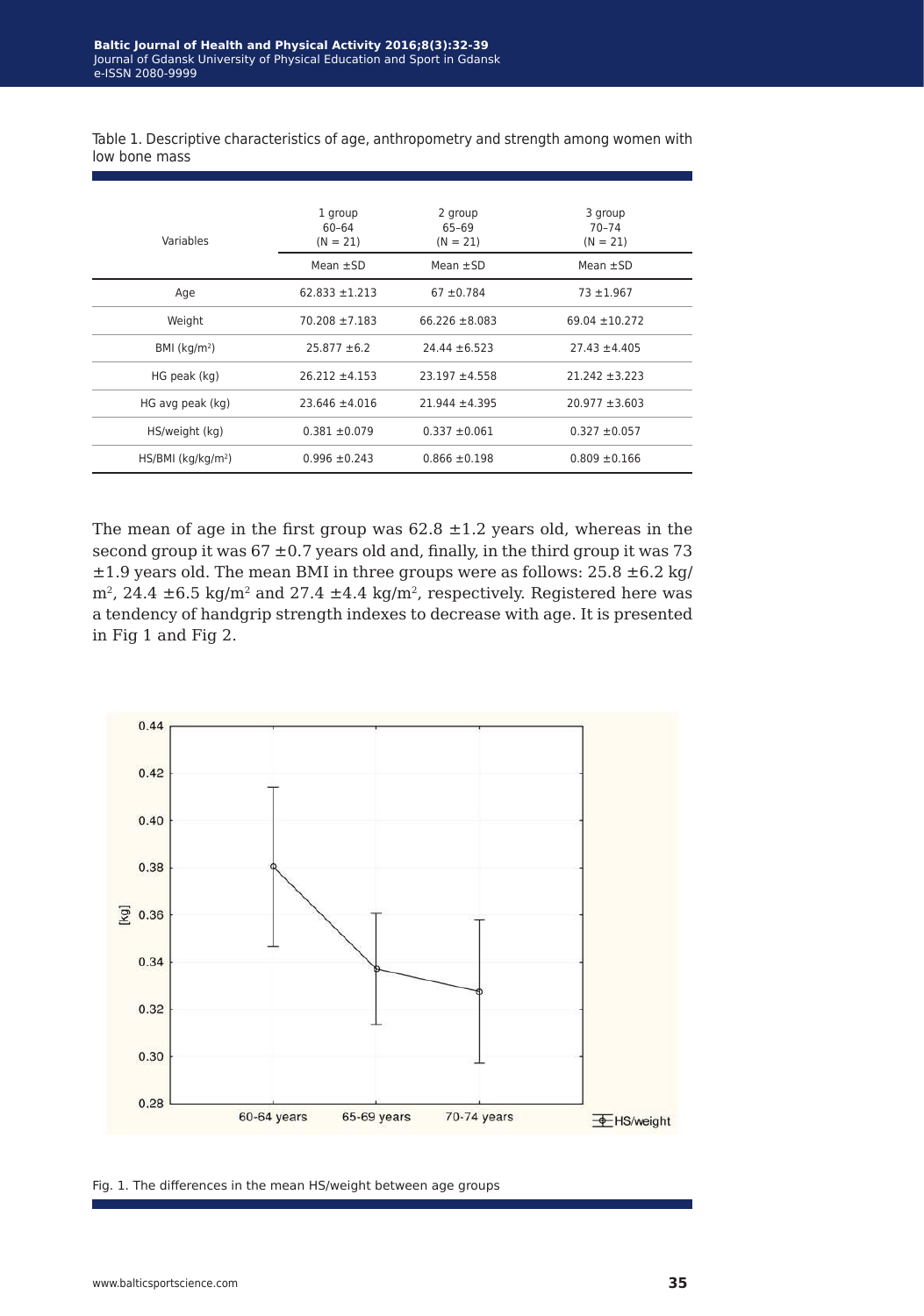**Ossowski Z, Prusik K, Kortas J, Wiech M, Bielawa Ł, Prusik Ka.**  Age and handgrip strength indexes in elderly women Balt J Health Phys Act 2016;8(3):32-39



Fig. 2. The differences in the mean HS/BMI between age groups

The mean HS/weight were as follows:  $0.38 \pm 0.07$  kg for the group 60-64 years old,  $0.33 \pm 0.06$  kg for the group 65-69 years old and  $0.32 \pm 0.05$  kg for group 70–44 years old. The second handgrip strength index HS/BMI mean values for three groups were  $0.99 \pm 0.24$  kg/kg/m<sup>2</sup>,  $0.86 \pm 0.19$  kg/kg/m<sup>2</sup> and  $0.8 \pm 0.16$  kg/kg/m<sup>2</sup>, respectively.

Table 2 compares age, anthropometry and strength between the age groups. The findings provide no differences between age groups as for weight ( $p =$ 0.176) and BMI ( $p = 0.101$ ). However, the F-value for age ( $p = 0.000$ ), HG peak ( $p = 0.001$ ), HG avg peak ( $p = 0.033$ ), HS/weight ( $p = 0.034$ ) and HS/BMI  $(p = 0.016)$  inform about statistically significant differences between the groups.

Table 2. ANOVA table for the data on age, anthropometry and strength

| Variables                        | Sum of<br>squares | df             | Mean<br>squares | F       | р        |
|----------------------------------|-------------------|----------------|-----------------|---------|----------|
| Age                              | 1.506.495         | 2              | 753.247         | 394.825 | $0.000*$ |
| Weight                           | 267.476           | 2              | 133.738         | 1.77    | 0.176    |
| BMI $(kq/m2)$                    | 159.094           | $\overline{2}$ | 79.547          | 2.348   | 0.101    |
| HG peak (kg)                     | 260.269           | 2              | 130.134         | 7.592   | $0.001*$ |
| HG avg peak (kg)                 | 114.199           | 2              | 57.099          | 3.579   | $0.033*$ |
| HS/weight (kg)                   | 0.033             | 2              | 0.017           | 3.83    | $0.026*$ |
| $HS/BMI$ (kg/kg/m <sup>2</sup> ) | 0.384             | 2              | 0.192           | 4.417   | $0.016*$ |

Notes: \*p-value less than 0.05 for the differences in means/medians induced groups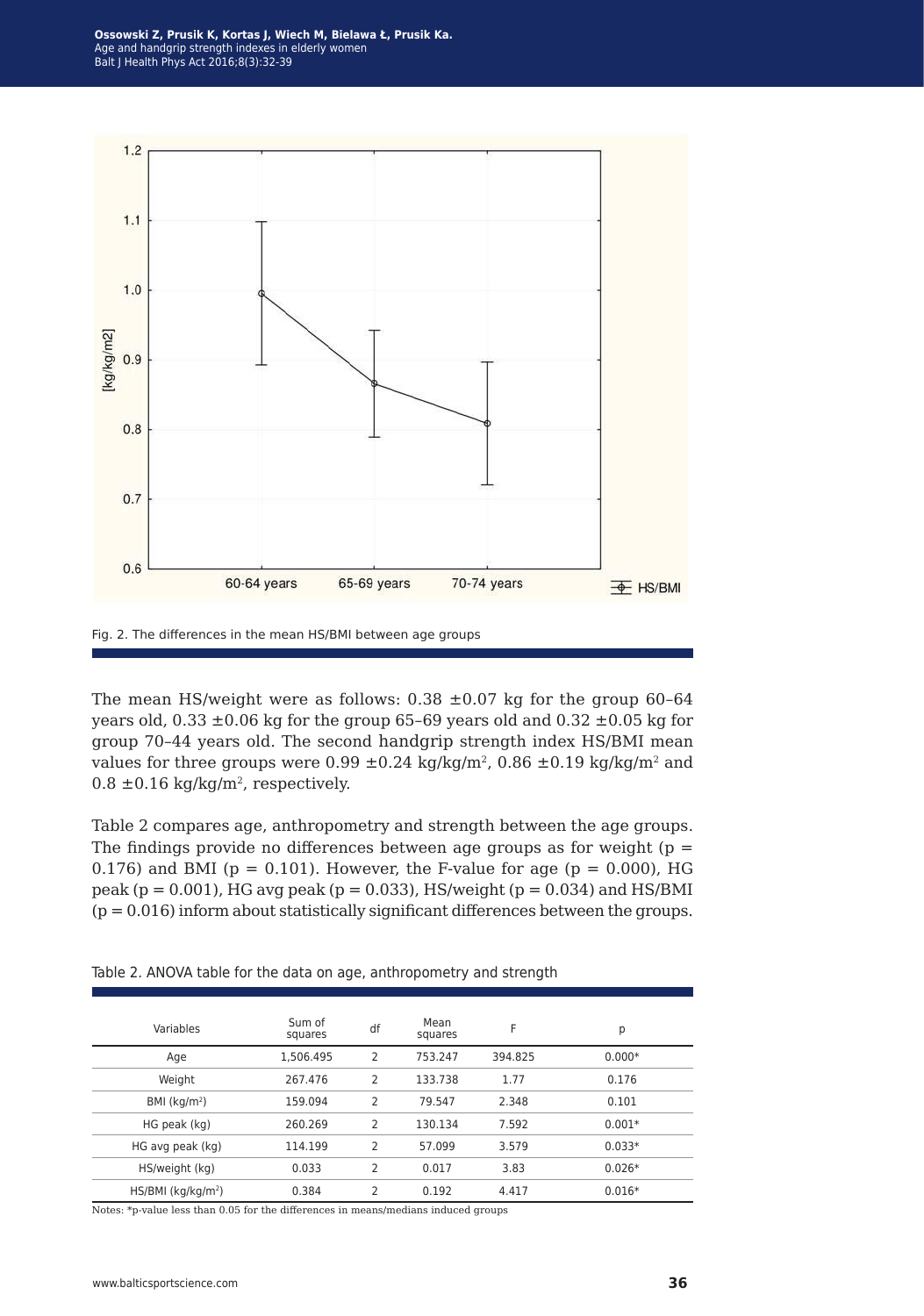Further analysis with Tukey post-hoc test (Table 3) showed that women from the first group had statistically significantly higher HG peak ( $p = 0.027$ ) compared with women from the second group. In the second and the third groups there were no statistically significant differences in the above parameter. It is crucial to note that the mean difference between the first group and the third group were the highest. In the group of the youngest women Tukey post-hoc test identified significant higher HG peak  $(p = 0.001)$ , HG avg peak  $(p = 0.028)$ , HS/weight  $(p = 0.055)$  and HS/BMI  $(p = 0.019)$  in comparison with the oldest group.

|                                   | 1 group versus<br>2 group |          |       | 2 group versus<br>3 group |       |       | 1 group versus<br>3 group |          |       |
|-----------------------------------|---------------------------|----------|-------|---------------------------|-------|-------|---------------------------|----------|-------|
| Variables                         | Change<br>mean $(%)$      | p Val    | ES    | Change<br>mean<br>$(\% )$ | p Val | ES    | Change<br>mean $(%)$      | p Val    | ES    |
| HG peak<br>(kg)                   | $-11.502$                 | $0.027*$ | 0.691 | $-8.428$                  | 0.294 | 0.495 | $-18.960$                 | $0.001*$ | 1.337 |
| HG avg<br>peak (kg)               | $-7.198$                  | 0.242    | 0.404 | $-4.407$                  | 0.422 | 0.24  | $-11.287$                 | $0.028*$ | 0.7   |
| HS/weight<br>(kq)                 | $-11.549$                 | 0.062    | 0.623 | $-2.967$                  | 0.892 | 0.169 | $-14.173$                 | $0.046*$ | 0.783 |
| HS/BMI<br>(kq/kg/m <sup>2</sup> ) | $-13.052$                 | 0.073    | 0.587 | $-6.582$                  | 0.669 | 0.312 | $-18.775$                 | $0.019*$ | 0.899 |

Table 3. Post-hoc comparison of means strength using Tukey test

Notes: \*p-value less than 0.05 for the differences in means/medians induced groups

## **discussion**

Muscle strength has an integral role in the structure and function of joints and bone mass, which is especially crucial in elderly women with osteopenia and osteoporosis [16,17,18].

Swedish researchers reported on the fact that sex, age, height and body weight are important determinants of hand strength [19]. Other studies exploring the relationship between BMI and handgrip strength have provided incongruent findings. Some researchers claim a positive relationship between grip strength and BMI in both genders and all ages, while other researchers found no relationship [20, 21]. Taking into consideration the above determinants, this study was conducted in a group of women divided into three age subgroups taking into account their weight and BMI. Our analysis did not show significant differences between age groups insofar as weight and BMI. Thus, the received results of weight and BMI had no relation with mean differences of strength between the age groups.

Handgrip strength is a reliable measurement; however, the force has most commonly been measured in kilograms, kilopascals, pounds and in newtons. Furthermore, many studies noted different equipment, measurement position, not dividing subjects according to age or the hand which was measured. There are considerable differences between the grip data, which poses difficulties with comparing between the data [21].

To our knowledge, this is one of the first studies to use relative strength indexes to analyze strength in elderly women with low bone mass. However, in research by Choquette [11], HG/BMI index was measured in a group of men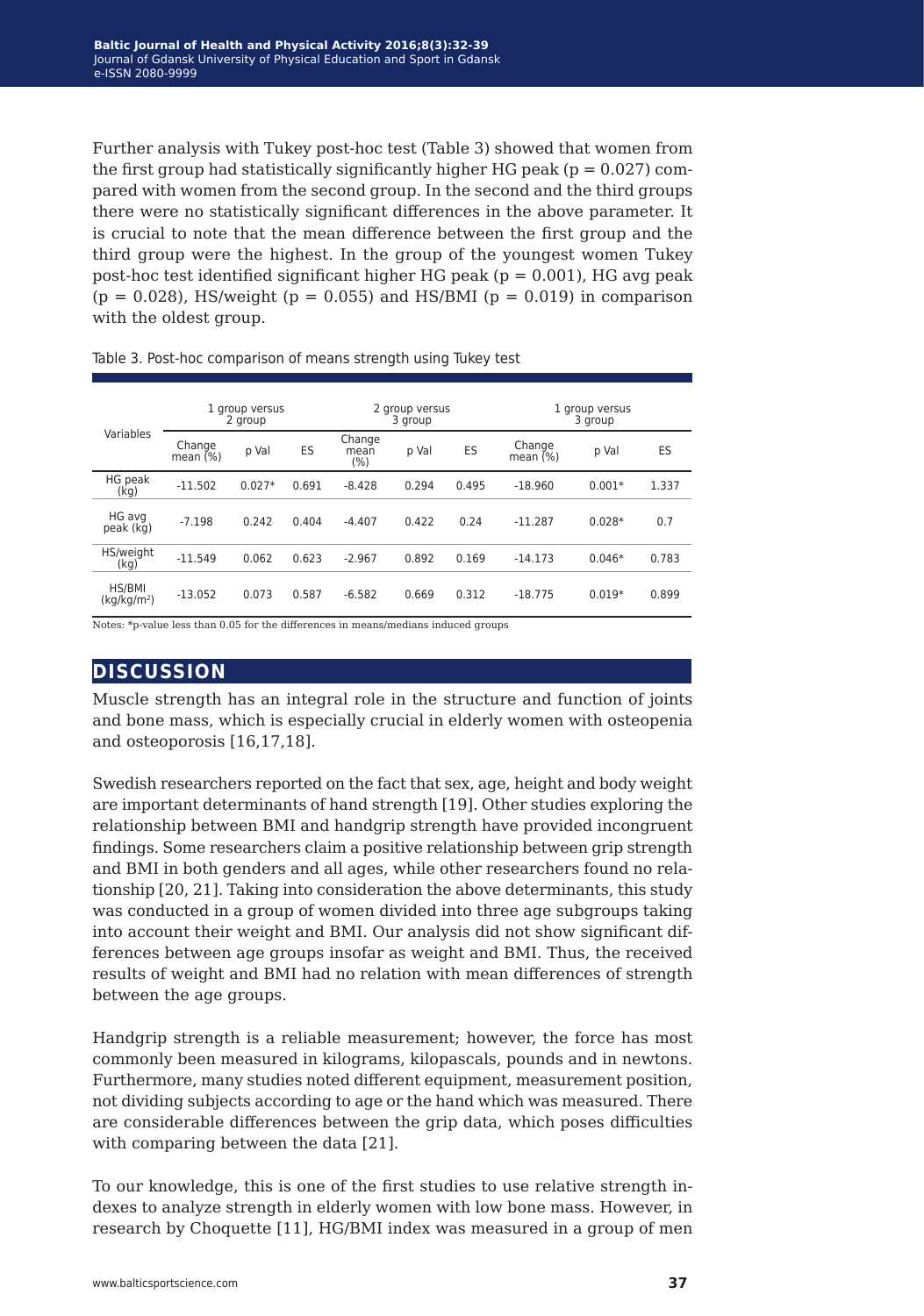and women aged 67-84 years old in good general physical and mental health, with functional independence. The force of handgrip strength was measured in kPa. Handgrip strength indexes were as follows: HG/BMI 0.4–2.1 kPa/kg/  $m^2$  (lowest tertile), 2.1-2.7 kPa/kg/m<sup>2</sup> (middle tertile), and 2.7-4.8 kPa/kg/m<sup>2</sup> (highest tertile). In other studies HS/weight was  $0.684$  (95% CI =  $0.628 - 0.739$ ) in women aged 60 years old and older [10]. Authors indicate that the cutoffs of the most relevant index in women that effectively identified individuals at risk of mobility limitation were 0.281.

The present study has also demonstrated a lack of significant differences of handgrip strength indexes between age group 60–64 and 65–69 as well as 65–69 and 70–74 years old. The obtained results suggest that the process of decreasing strength in women of the analyzed age group is stable, without any sudden decreases. Further analysis revealed that women from age group 70–74 years old had statistically lower strength in comparison with women from the first age group (60–64 years old). The results of our experiment are consistent with results of Mathiowetz at al., who indicated that mean scores for strength were relatively stable from 20 to 59 years old, with a gradual decline from 60 to 79 years old [12]. Other studies also found that the age-related decline in muscle function is stronger in women [22] and because of that women are more at risk of sarcopenia than men [23].

In the literature there are no strength assessment studies with taking into consideration the participants' chronic illness or malnutrition. Meanwhile, grip strength is related to and predictive of other health conditions. Some scientists suggest that grip strength be a screening tool for women at risk of osteoporosis [6].

## **conclusions**

Our study shows that mean scores of strength gradually decline from 60 to 74 years. Additionally, a significant decrease in all handgrip strength indexes between 60–64 years and 70–74 years old was notes. The proposed characteristic of handgrip strength indexes in the manuscript is initial for the preparation of quantity and quality scale auxiliary in a diagnosis of strength in women with osteopenia and osteoporosis. What is more, the received results can provide an interesting tool for clinicians to set goals and to monitor training progress.

## **acknowledgements**

The researchers gratefully acknowledge the staff of Gdansk University of the Third Age and all of the research participants. This research was funded by the Gdansk University of Physical Education and Sport (Faculty of Tourism and Recreation).

## **references**

- [1] Goldspink G. Age-related loss of muscle mass and strength. J Aging Res. 2012;2012:158279, doi:10.1155/2012/158279.
- [2] Delmonico MJ, Harris TB, Visser M, et al. Health, Aging, and Body. Longitudinal study of muscle strength, quality, and adipose tissue infiltration. Am J Clin Nutr. 2009;90(6):1579-85. doi: 10.3945/ajcn.2009.28047.